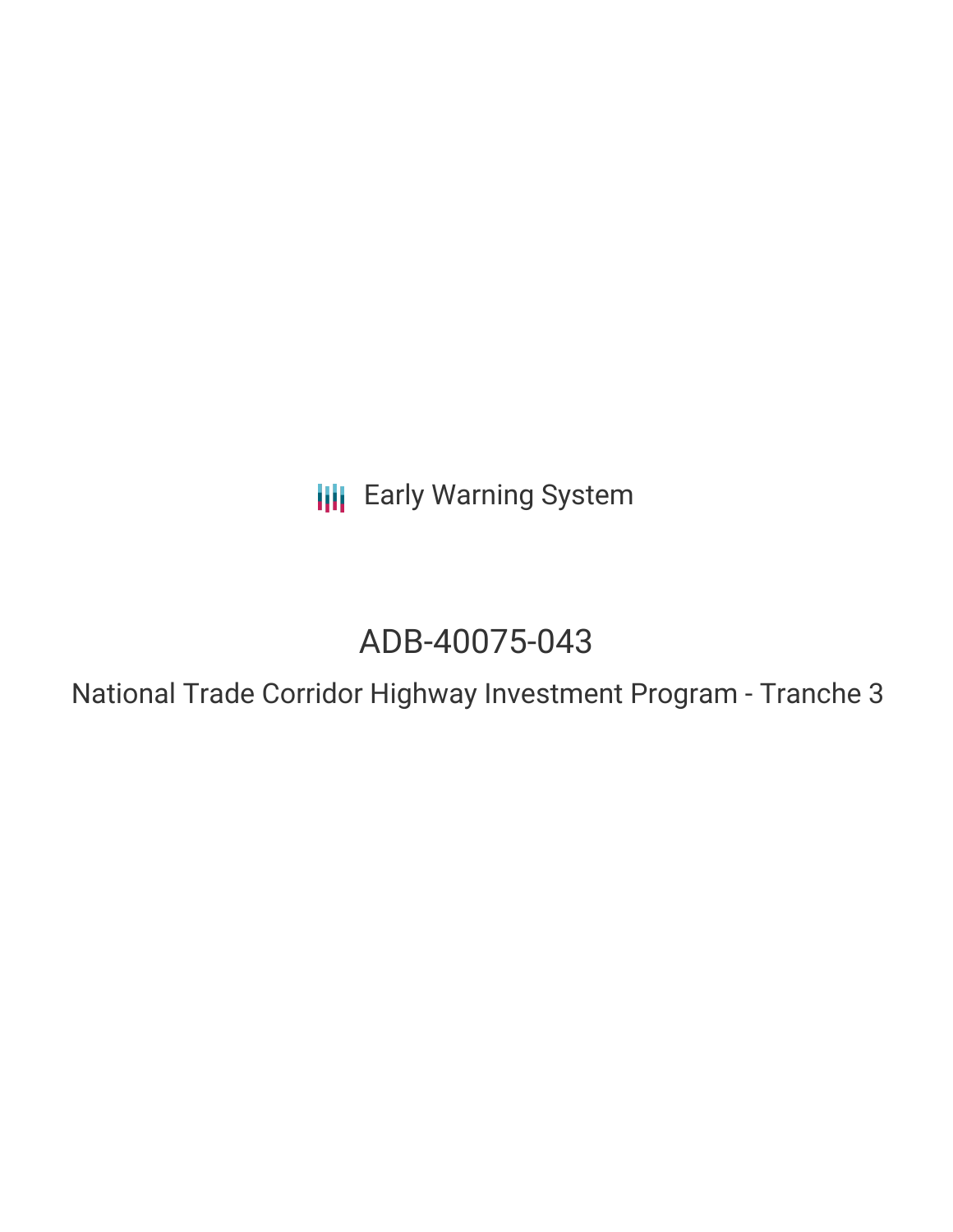

## **Quick Facts**

| <b>Countries</b>               | Pakistan                             |
|--------------------------------|--------------------------------------|
| <b>Specific Location</b>       | Karachi, Lahore, Islamabad, Peshawar |
| <b>Financial Institutions</b>  | Asian Development Bank (ADB)         |
| <b>Status</b>                  | Active                               |
| <b>Bank Risk Rating</b>        | Α                                    |
| <b>Voting Date</b>             | 2014-11-25                           |
| <b>Borrower</b>                | National Highway Authority           |
| <b>Sectors</b>                 | Infrastructure, Transport            |
| <b>Investment Amount (USD)</b> | \$127.00 million                     |
| <b>Loan Amount (USD)</b>       | \$87.80 million                      |
| <b>Grant Amount (USD)</b>      | \$39.20 million                      |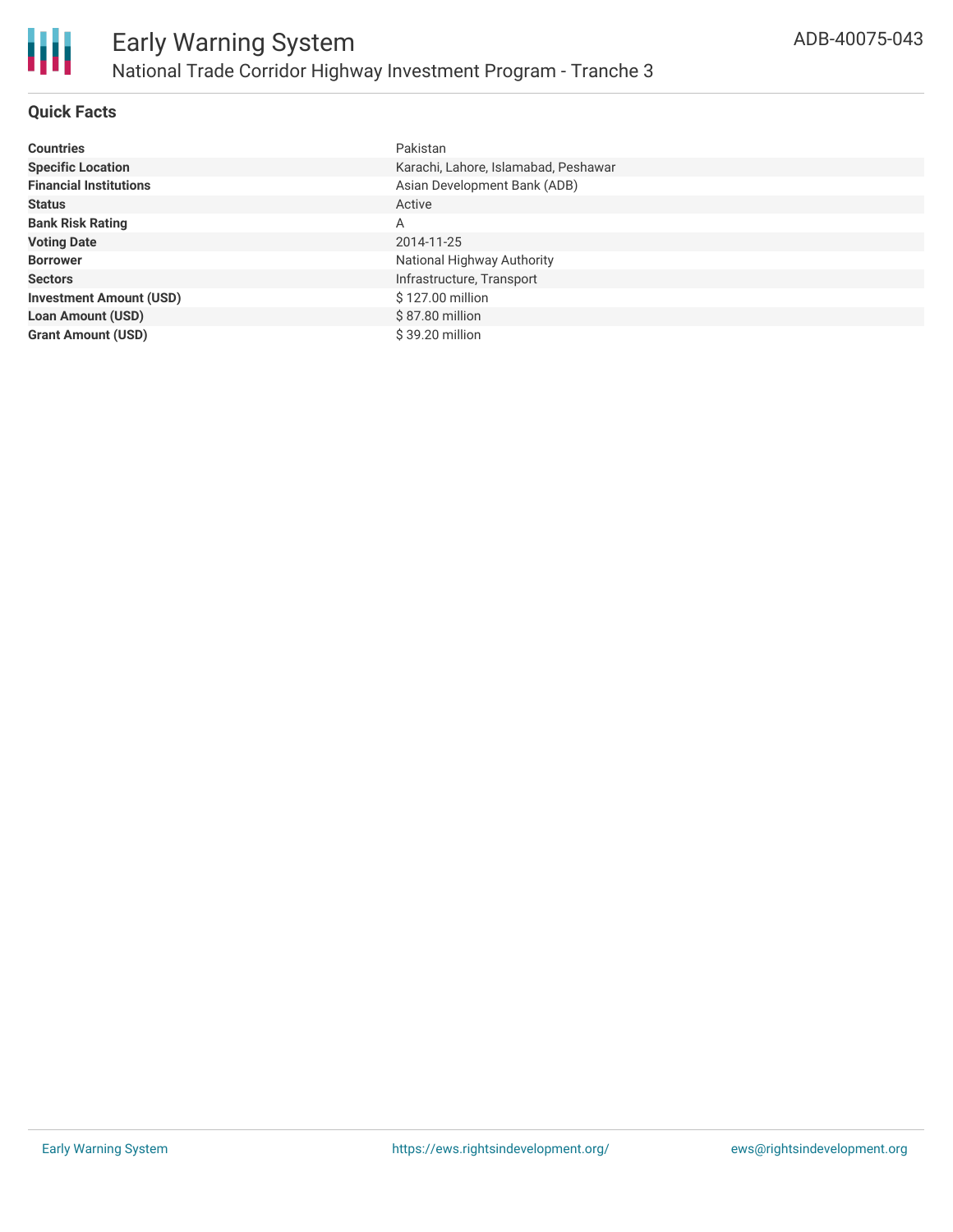

# **Project Description**

This project provides funding for a multitrance financing facility for the National Trade Corridor Highway Investment Program.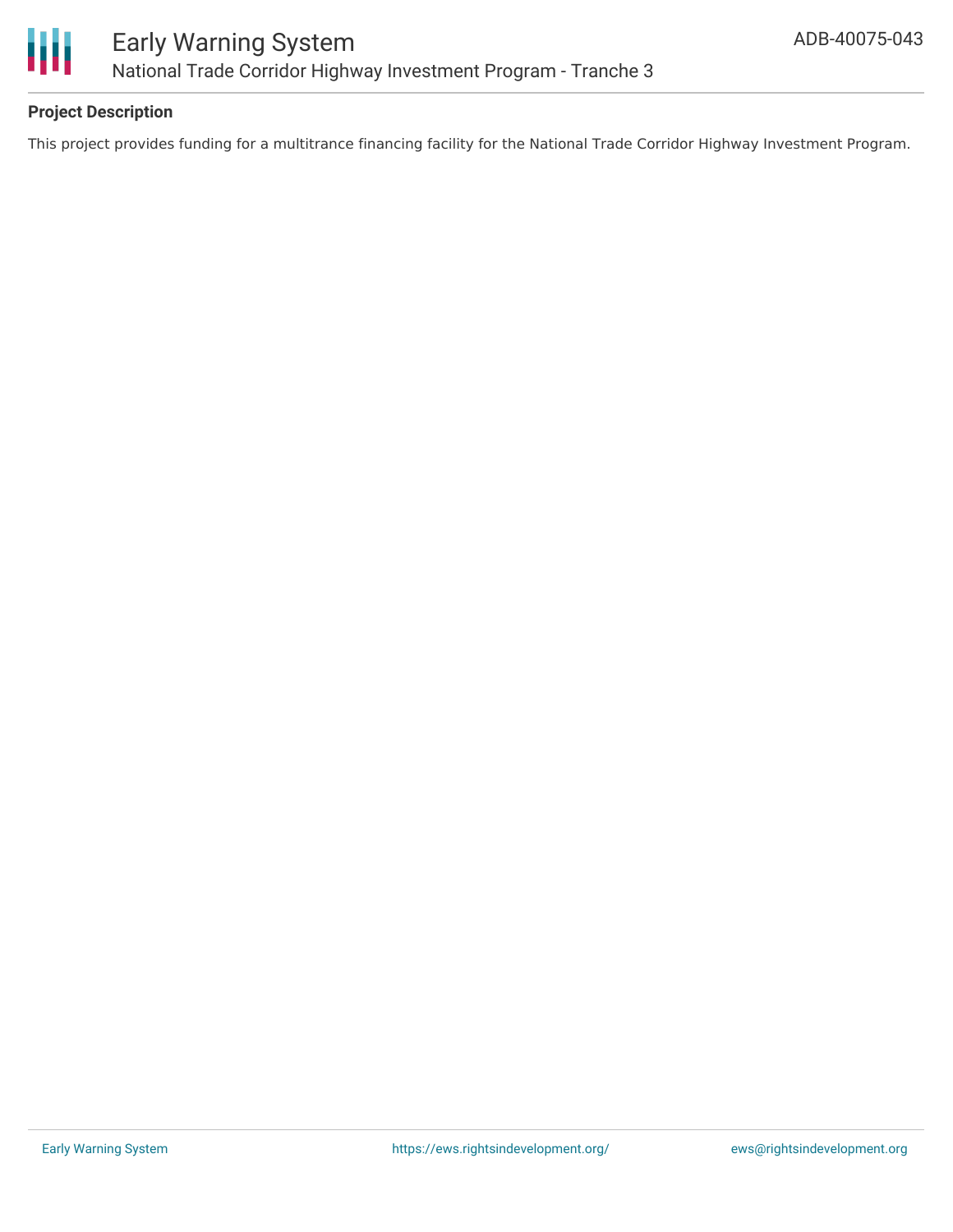

#### **Investment Description**

Asian Development Bank (ADB)

This project is financed by:

Department for International Development (Grant): US\$ 39.2 million ADB: Ordinary capital resources (Loan): US\$ 87.8 million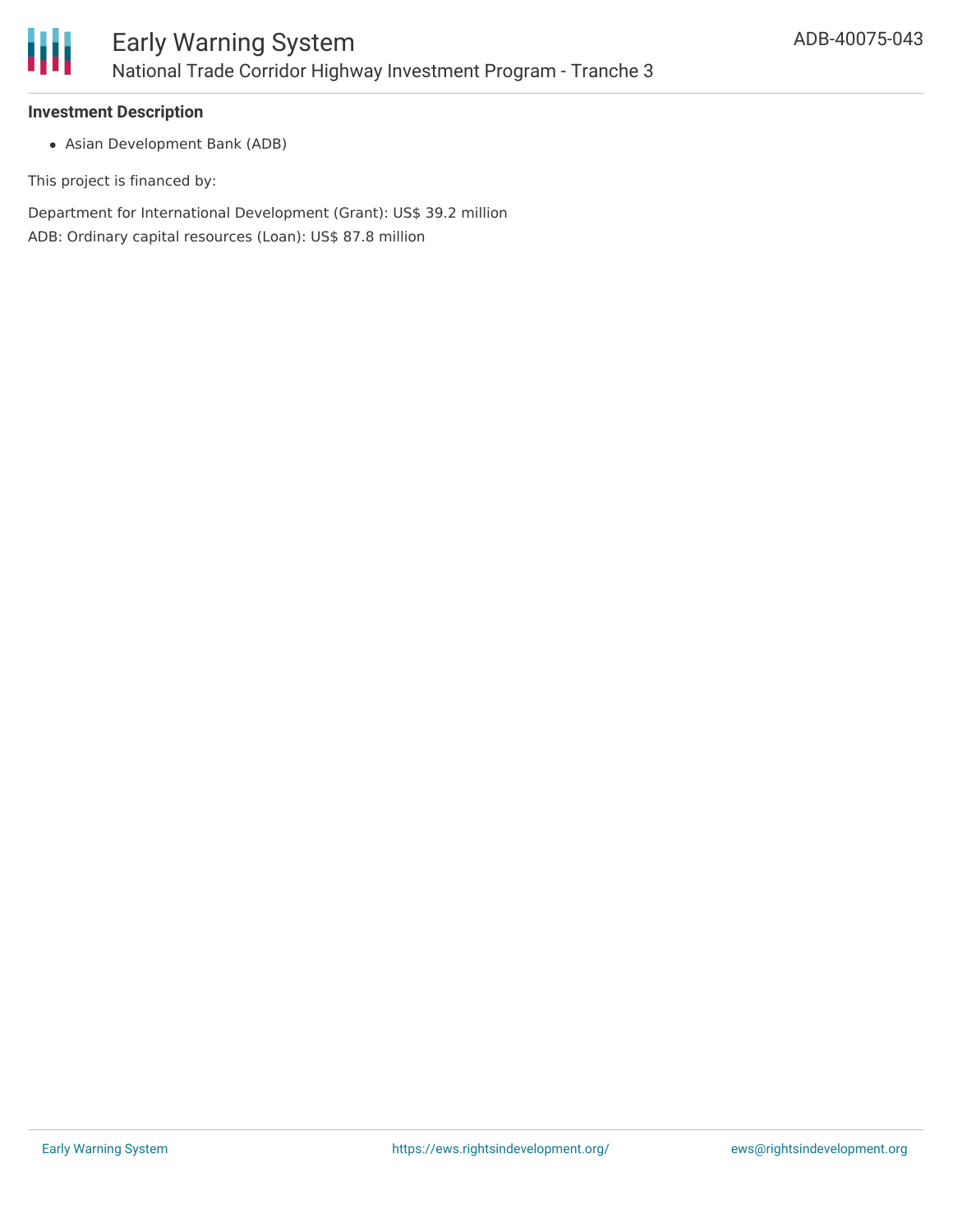

### **Contact Information**

National Highway Authority Room No. 110, 1st Floor, NC Building, Sector G-9/1 Islamabad, Pakistan

#### ACCOUNTABILITY MECHANISM OF ADB

The Accountability Mechanism is an independent complaint mechanism and fact-finding body for people who believe they are likely to be, or have been, adversely affected by an Asian Development Bank-financed project. If you submit a complaint to the Accountability Mechanism, they may investigate to assess whether the Asian Development Bank is following its own policies and procedures for preventing harm to people or the environment. You can learn more about the Accountability Mechanism and how to file a complaint at: http://www.adb.org/site/accountability-mechanism/main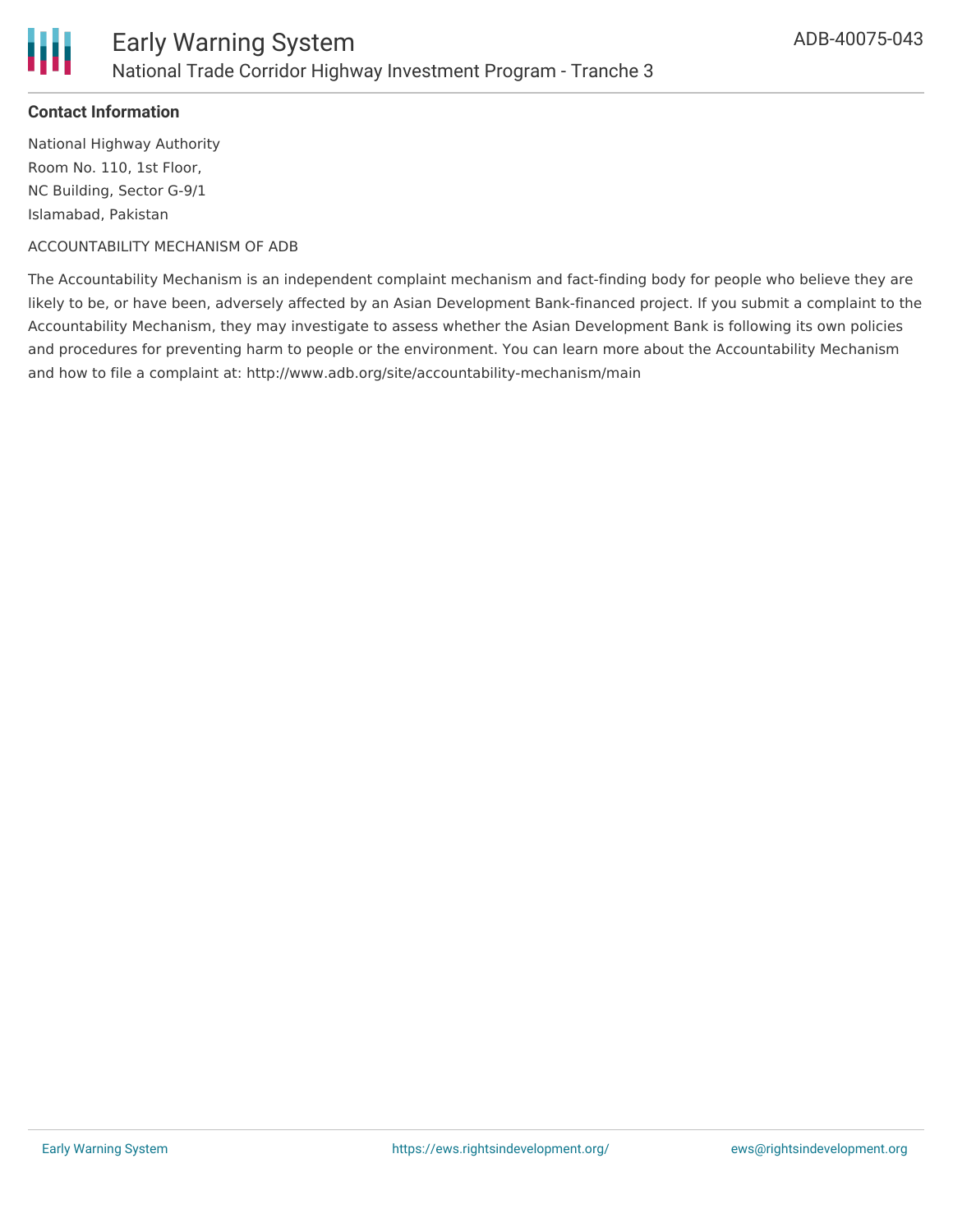

# Early Warning System

National Trade Corridor Highway Investment Program - Tranche 3

#### **Bank Documents**

- [Amendment](https://ewsdata.rightsindevelopment.org/files/documents/43/ADB-40075-043_CMUQuc6.pdf) to the Loan Agreement (Ordinary Operations) for Loan 3197-PAK: National Trade Corridor Hig [Original Source]
- [Amendment](https://ewsdata.rightsindevelopment.org/files/documents/43/ADB-40075-043_FqgMyRa.pdf) to the Loan Agreement (Ordinary Operations) for Loan 3197-PAK: National Trade Corridor Hig [Original Source]
- Grant Agreement (Externally Financed) for National Trade Corridor Highway [Investment](https://ewsdata.rightsindevelopment.org/files/documents/43/ADB-40075-043_zaHIQMA.pdf) Program Proje [Original Source]
- Loan Agreement for National Trade Corridor Highway [Investment](https://ewsdata.rightsindevelopment.org/files/documents/43/ADB-40075-043_TSNlJ2B.pdf) Program Project 3 [\[Original](https://www.adb.org/projects/documents/national-trade-corridor-highway-investment-program-t3-mlo1) Source]
- National Trade Corridor Highway Investment Program (Tranche 3): Package III Sarai [Saleh-Langra](https://www.adb.org/projects/documents/pak-ntchip-t3-package3-sarai-saleh-langra-sep-2015-rp) Res [Original Source]
- National Trade Corridor Highway Investment Program Tranche 1, 2, 3: Facility [Administration](https://www.adb.org/projects/documents/national-trade-corridor-highway-investment-program-oct-2014-fam) Manual [Original Source]
- National Trade Corridor Highway [Investment](https://www.adb.org/projects/documents/pak-40075-043-apfs) Program Tranche 3: Audited Project Financial Statement [Original Source]
- National Trade Corridor Highway Investment Program Tranche 3: [Procurement](https://ewsdata.rightsindevelopment.org/files/documents/43/ADB-40075-043_BWzzVSC.pdf) Plan [\[Original](https://www.adb.org/projects/documents/national-trade-corridor-highway-investment-program-tranche-3-pp) Source]
- National Trade Corridor Highway Investment Program Tranche 3: [Resettlement](https://ewsdata.rightsindevelopment.org/files/documents/43/ADB-40075-043_AMWXXdV.pdf) Plan for Package III: S [Original Source]
- National Trade Corridor Highway Investment Program Tranches 2 & 3: [Hassanabdal](https://ewsdata.rightsindevelopment.org/files/documents/43/ADB-40075-043_nxnIXui.pdf) Havelian Expressw [Original Source]
- NTCHIP Tranche 3: Hasanabdal-Havelian Expressway (E-35) Package III [EnvironmentalMonitoring](https://ewsdata.rightsindevelopment.org/files/documents/43/ADB-40075-043_5rcPzaR.pdf) Report [Original Source]
- NTCHIP Tranche 3: [Hasanabdal-Havelian](https://ewsdata.rightsindevelopment.org/files/documents/43/ADB-40075-043_YNtYlkn.pdf) Expressway (E-35) Package III Social Monitoring Report (Nove [Original Source]
- Project Agreement for National Trade Corridor Highway [Investment](https://ewsdata.rightsindevelopment.org/files/documents/43/ADB-40075-043_eIuyQY2.pdf) Program Project 3 [\[Original](https://www.adb.org/projects/documents/national-trade-corridor-highway-investment-program-t3-mpr1) Source]
- Project [Disclosure](https://ewsdata.rightsindevelopment.org/files/documents/43/ADB-40075-043.pdf) PDF [\[Original](https://www.adb.org/printpdf/projects/40075-043/main) Source]